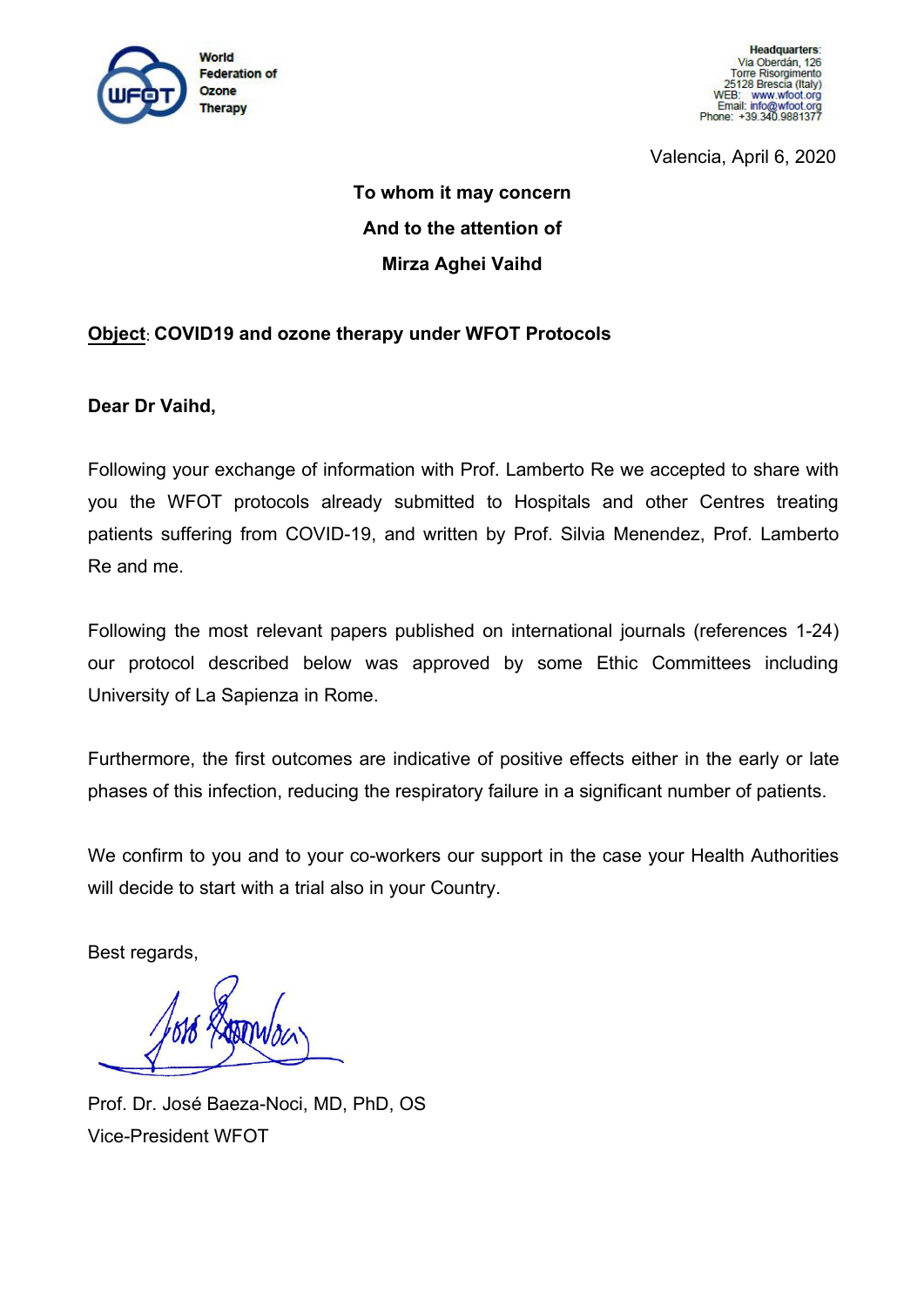

**Protocol**: Ozone for systemic diseases should be used in a systemic way<sup>1</sup>  $1 \quad \text{or} \quad \text{or} \quad \text{or} \quad \text{or} \quad \text{or} \quad \text{or} \quad \text{or} \quad \text{or} \quad \text{or} \quad \text{or} \quad \text{or} \quad \text{or} \quad \text{or} \quad \text{or} \quad \text{or} \quad \text{or} \quad \text{or} \quad \text{or} \quad \text{or} \quad \text{or} \quad \text{or} \quad \text{or} \quad \text{or} \quad \text{or} \quad \text{or} \quad \text{or} \quad \text{or} \quad \text{or} \quad \text{or} \quad \text{or} \quad \text{or} \quad$ 

Indirect Endovenous Administration (IEV). As ozone is a gas, it cannot be directly injected into the blood mainstream, to avoid gas embolism. Special medical devices allow ozone dissolve into the patients' blood risk free. For details on this technique, please read World Federation of Ozone Therapy - WFOT's book<sup>2</sup>. .

Based on the information from the three Chinese Hospitals <sup>25,26,27</sup> that are presently performing an official clinical trial and also on the protocol presented and pre-accepted in University Sapienza in Rome, the proposed treatment will be:

100-150 mL of blood and 100-150 mL of ozone gas at 30-35 µgr/mL concentration.

In-hospital patients: each 12 hours application for minimum 14 days.

### **Complementary treatments to ozone administration.**

To help ozone effect, it is advisable although not mandatory, the administration during the ozone treatment of:

- Vitamin C: 3 gr each 12 hours, 6 hours after ozone administration. 1 gr each 12 hours is already standardized in Italy and Spain protocols for COVID19.

- Glutathione: 600 mg each 12 hours, 6 hours after ozone administration. This substance is administered because ozone effect is partially based on it and old patients may have a low blood glutathione level.

## **TRIAL DESIGN**

#### **Purpose:**

- 1. Enhance respiratory function.
- 2. Stop the blood interleukin storm.
- 3. Limit patients needing ICU.
- 4. Shorten the time in hospital.

#### **Inclusion criteria:**

- 1. Confirmed patients (or legal guardian) sign a written informed consent form.
- 2. Aged from 18 to 80 years, male or female.
- 3. Patients with positive detection of 2019 Novel Coronavirus Pneumonia fluorescence RT- PCR in respiratory specimens or blood samples.
- 4. Mild ill and severe ill patients NOT IN ICU are grouped based on the "Handbook of COVID- 19 prevention and Treatment"<sup>28</sup>. .

#### **Exclusion criteria:**

1. Patients who may be transferred to other hospitals that are not included in the trial within 72 hours.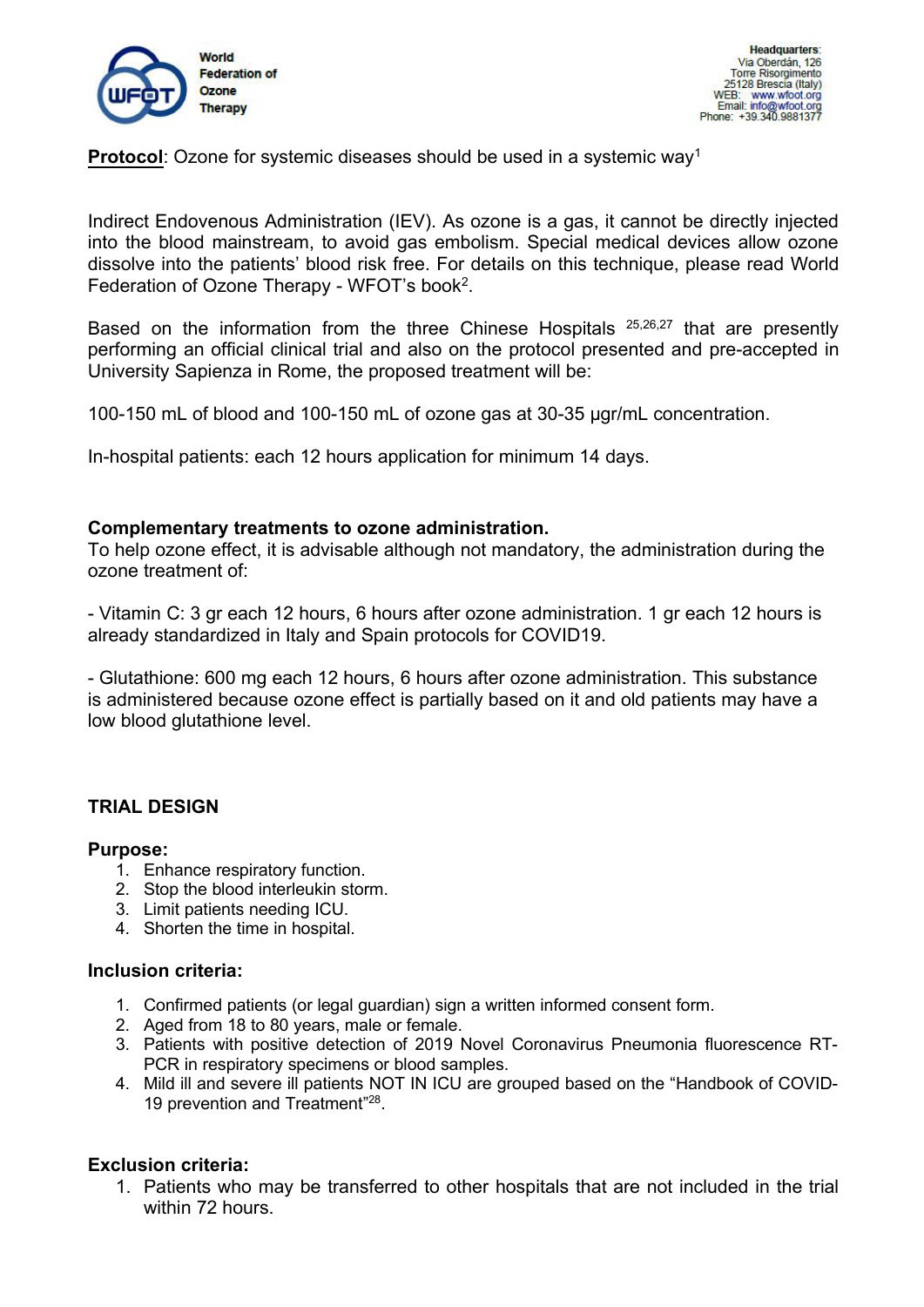

**Headquarters** Via Oberdán, 126 Torre Risorgimento 25128 Brescia (Italy) WEB: www.wfoot.org<br>Email: info@wfoot.org<br>Phone: +39.340.9881377

- 2. G-6PD defect (Major Favism).
- 3. Pregnancy, especially early pregnancy.
- 4. Patients who continually use immune suppressant, or are organ transplant recipients within 6 months.
- 5. Patients who are receiving other clinical trials.

## **Interventions:**

WE PROPOSE RANDOMIZING the patients going for control and IEV groups:

- 1. Control group. 30 patients. Conventional treatment.
- 2. Mild ill patients: 15 patients. Conventional treatment + ozone protocol.
- 3. Severe patients: 15 patients. Conventional treatment + ozone protocol.

## **Outcomes:**

Primary:

- 1. Chest CT or Xray: interstitial pattern.
- 2. Whole blood cell analysis: leucocytes recount.
- 3. Oxygenation index: SpO2.
- 4. Inflammation index: PCR, IL6. (optional: IL2, procalcitonin, ferritin, D-dimer)
- 5. Fever: axillary temperature.

Secondary:

- 1. Recovery rate.
- 2. Conversion rate of severe patients.
- 3. Mortality rate.

## **REFERENCES**

- 1. Zhou W. The coronavirus handbook. New York: Skyhorse Publishing; 2020. ISBN: 9781510762411;
- 2. WHO. Clinical management of severe acute respiratory infection when Novel coronavirus (2019-nCoV) infection is suspected: Interim Guidance. WHO/nCoV/Clinical/2020.2;
- 3. Bocci V. Ozone: A new medical drug. Netherlands: Springer; 2011;
- 4. Baeza J, Cabo JR, Gómez M, et al. WFOTs Review on Evidence Based Ozone Therapy. World Federationof Ozone Therapy. 2015:116pp;
- 5. Bocci V, Valacchi G. Nrf2 activation as target to implement therapeutic treatments. Front Chem. 2015;3:4;
- 6. Pecorelli A, Bocci V, Acquaviva A, et al. NRF2 activation is involved in ozonated human serum upregulation of HO-1 in endothelial cells. Toxicol Appl Pharmacol. Feb 15 2013;267(1):30-40;
- 7. Re L, Martinez-Sanchez G, Bordicchia M, et al. Is ozone pre-conditioning effect linked to Nrf2/EpRE activation pathway in vivo? A preliminary result. Eur J Pharmacol. Nov 5 2014;742:158-162;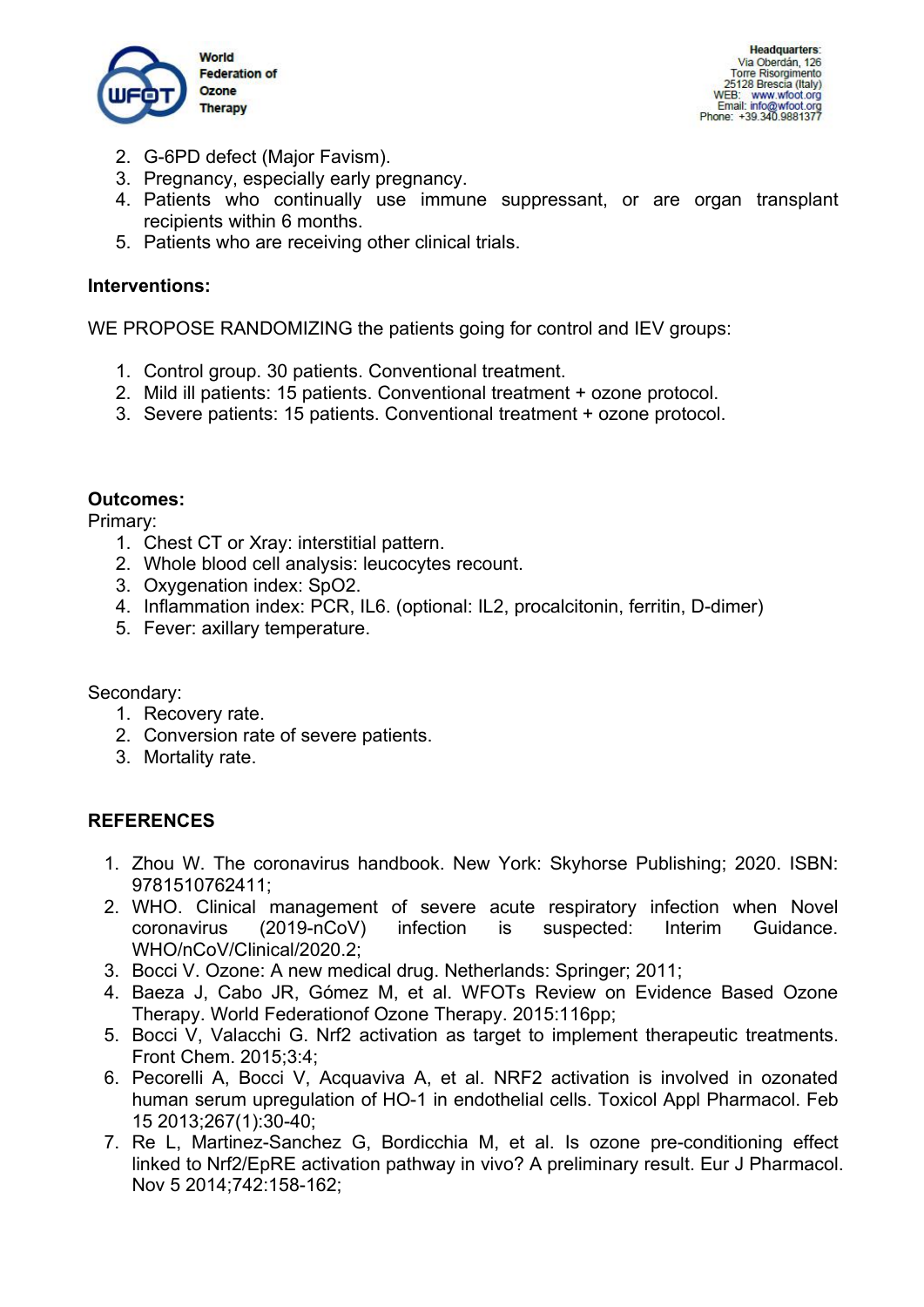

- 8. Hernández-Rosales FA, Calunga-Fernández JL, Turrent-Figueras J, Menéndez- Cepero S, Montenegro-Perdomo A. Ozone therapy effects on biomarkers and lung function in asthma. Arch Med Res. 2005 Sep-Oct;36(5): 549- 54.DOI:10.1016/j.arcmed. 2005.04.021;
- 9. Borrelli E, Bocci V. Oxygen Ozone Therapy in the Treatment of Chronic Obstructive Pulmonary Disease: An Integrative Approach. Am J Clin Exp Med. 2014:2(2):9-13. DOI:10.11648/j.ajcem.20140202.11;
- 10.Vinnik IS, Salmina AB, Tepliakova OV, Drobushevskaia AI, Pozhilenkova EA, Morgun AV, Shapran MV, Kovalenko AO. [The results of combined ozone therapy using in complex treatment of soft tissues infections in patients with diabetes mellitus type II]. Khirurgiia (Mosk). 2015 63-69. DOI:10.17116/chirurgia2015263-69;
- 11.Delgado-Roche L, Riera-Romo M, Mesta F, Hernández-Matos Y, Barrios JM, Martínez-Sánchez G, Al-Dalaien SM. Medical ozone promotes Nrf2 phosphorylation reducing oxidative stress and pro-inflammatory cytokines in multiple sclerosis patients. Eur J Pharmacol. 2017 Sep 15;811: 148-154. DOI:10.1016 /j.ejphar.2017.06.017;
- 12.Tong N, Chaoliang Lv, Guangkun Yi, Huamin Tang, Cunji Gong, Shizhen N. Therapeutic Effect of MedicalOzone on Lumbar Disc Herniation. Med Sci Monit 2018; 24:1962-1969 DOI:10.12659/MSM.903243;
- 13.Bocci V. Ozonization of blood for the therapy of viral diseases and immunodeficiencies. A hypothesis. Med Hypotheses. 1992 Sep;39(1):30-4. PMID:1435389;
- 14.Bocci V. Does ozone therapy normalize the cellular redox balance? Implications for therapy of human immunodeficiency virus infection and several other diseases. Med Hypotheses. 1996 Feb;46(2):150-4. PMID:8692040;
- 15.Bassi P, Sbrascini S, Mattassi R, D'Angelo F, Franchina A. [Ozone in the treatment of herpes zoster]. Riv Neurobiol. 1982 Jul-Dec;28(3-4):328-33;
- 16.Gierek-Lapińska A, Antoszewski Z, Myga B, Skowron J. [Preliminary report on using therapeutic ozone in infectious conjunctivitis and keratitis and in corneal degeneration]. Klin Oczna. 1992 May-Jun;94(5-6):137-8. PMID: 1453672;
- 17.Mandzhgaladze NR, Kharebava ER, Didia TsG, Ardzhevanishvili MD, Gudzhabidze MV, Chigiashvili TsN. [Influence of intravenous ozone treatment on the level of different specificity antibodies]. Georgian Med News.2006 Sep;(138):93-5;
- 18.Huang J, Xiang Y, Gao L, Pan Y, Lu J. Topical ozone therapy: An innovative solution to patients with herpes zoster. J Cent South Univ (Med Sci). 2018;43(2): 168-172. DOI:10.11817/j.issn.1672-7347.2018.02.011;
- 19.Jiao XJ, Peng X. [Clinilal study of medical ozone therapy in chronic hepatitis B of 20 patients]. Zhonghua Shi Yan He Lin Chuang Bing Du Xue Za Zhi. 2008 Dec;22(6):484-5. PMID: 19544653;
- 20.Chernyshev AL, Filimonov RM, Karasev AV, Neronov VA, Maksimov VA. [Combined treatment including ozonotherapy of patients with viral hepatitis ]. Vopr Kurortol Fizioter Lech Fiz Kult. 2008 May-Jun;(3):19-22. PMID:18655281;
- 21. Neronov VA. Experience with the use of ozone for the treatment of chronic viral hepatitis. Vopr Kurortol Fizioter Lech Fiz Kult. 2009 Nov-Dec;(6):14-7;
- 22.Cespedes-Suarez J, Martin-Serrano Y, Carballosa-Peña MR, Dager-Carballosa DR . Response of patients with chronic Hepatitis B in one year of treatment with Major Autohemotherapy. J Ozone Ther. 2018:2(3) DOI:10.7203/jo3t.2.3.2018.11459;
- 23.Zaky S, Kamel SE, Hassan MS, Sallam NA, Shahata MA, Helal SR, Mahmoud H. Preliminary results of ozone therapy as a possible treatment for patients with chronic